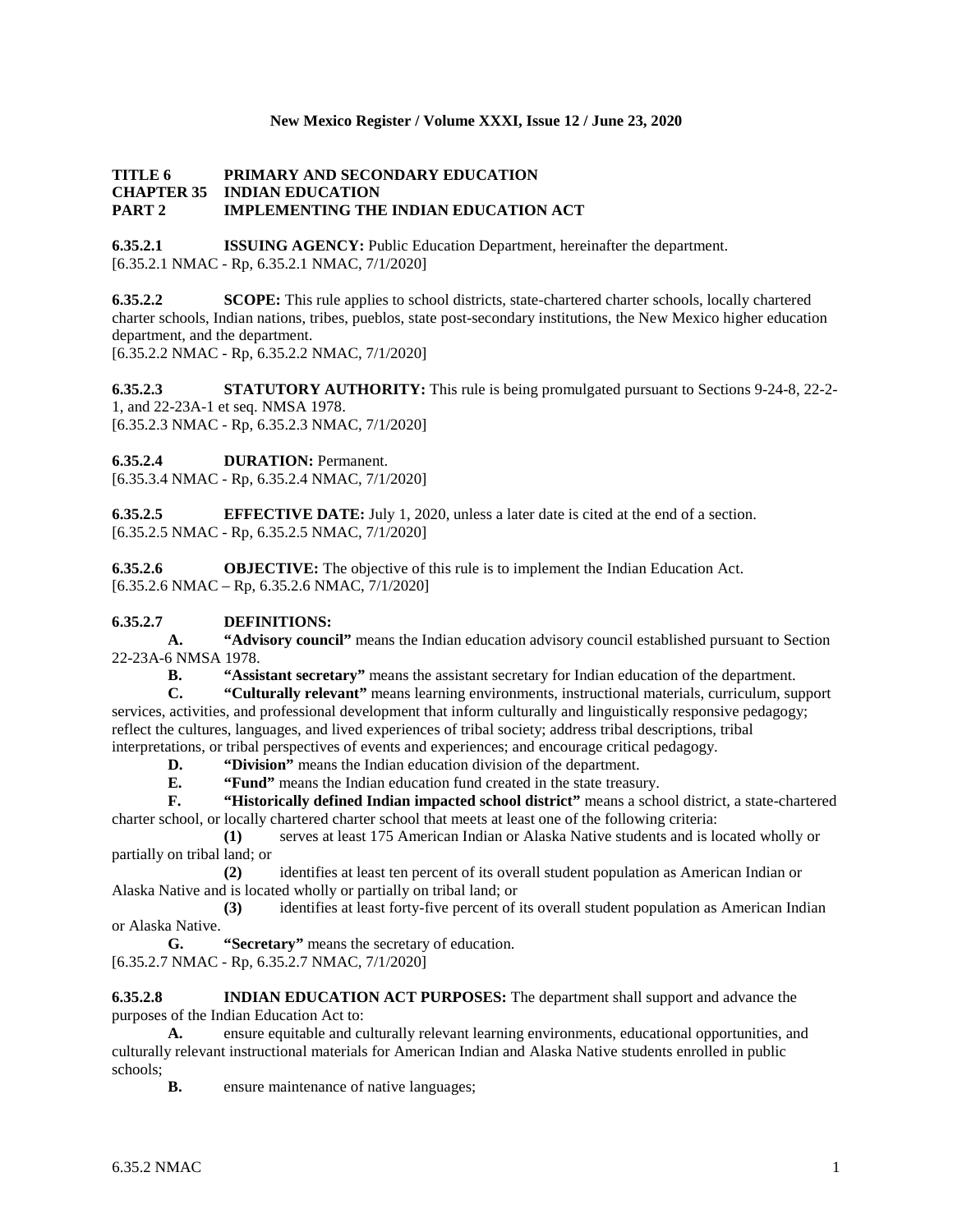**C.** provide for the study, development, and implementation of educational systems that positively affect the educational success of American Indian and Alaska Native students;

**D.** ensure that the department partners with Indian nations, tribes, and pueblos to increase tribal involvement and control over schools and the education of students located in tribal communities;

**E.** encourage cooperation among the educational leadership of Arizona, Utah, New Mexico, and the Navajo Nation to address the unique issues of educating students in Navajo communities that arise due to the location of the Navajo Nation in those states;

**F.** provide the means for a formal government-to-government relationship between the state and Indian nations, tribes, and pueblos in New Mexico and the development of relationships with the education division of the bureau of Indian education and other entities that serve American Indian and Alaska Native students;

**G.** provide the means for a relationship between the state and urban American Indian and Alaska Native community members in New Mexico to participate in initiatives and educational decisions related to American Indian and Alaska Native students residing in urban areas;

**H.** ensure that parents, tribal departments of education, community-based organizations, the department, universities, and tribal, state, and local policymakers work together to find ways to improve educational opportunities for American Indian and Alaska Native students;

**I.** ensure that Indian nations, tribes, and pueblos are notified of all curricula development for their approval and support;

**J.** encourage an agreement regarding the alignment of the bureau of Indian education and state assessment programs so that comparable information is provided to parents and Indian nations, tribes, and pueblos; and

**K.** encourage and foster parental involvement in the education of American Indian and Alaska Native students.

[6.35.2.8 NMAC - Rp, 6.35.2.8 NMAC, 7/1/2020]

**6.35.2.9 POST-SECONDARY EDUCATION:** The department shall collaborate with the higher education department and New Mexico post-secondary institutions, including teacher education programs, tribal colleges, and tribal education departments, to coordinate transition efforts and support for American Indian and Alaska Native students in public schools pursuing post-secondary education and training, including sharing aggregate data on:

**A.** placement test scores; and

**B.** drop-out rates.

[6.35.2.9 NMAC - Rp, 6.35.2.9 NMAC, 7/1/2020]

# **6.35.2.10 IMPLEMENTATION OF THE INDIAN EDUCATION ACT:**

**A.** The secretary and the assistant secretary shall:

**(1)** collaborate, in cooperation with the Indian education advisory council, state and federal departments and agencies, and tribal governments to identify ways such entities can assist the department in the implementation of the Indian Education Act; and

**(2)** convene semiannual government-to-government meetings for the purpose of receiving input on education of American Indian and Alaska Native students.

**B.** The assistant secretary shall:

**(1)** work to expand appropriate Indian education for American Indian and Alaska Native students in preschool through grade 20;

**(2)** coordinate with appropriate administrators and divisions to ensure that department administrators make implementation of the Indian Education Act a priority;

**(3)** in accordance with the rules of the department and after consulting with the Indian education advisory council and determining the resources available within the department:

**(a)** provide assistance, including advice on allocation of resources, to school districts and Indian nations, tribes, and pueblos to improve services to meet the educational needs of American Indian and Alaska Native students based on current published indigenous best practices in education;

**(b)** provide assistance to school districts and Indian nations, tribes, and pueblos in New Mexico in the planning, development, implementation, and evaluation of curricula in native languages, culture, and history designed for all students, including American Indian and Alaska Native students, as approved by Indian nations, tribes, and pueblos in New Mexico;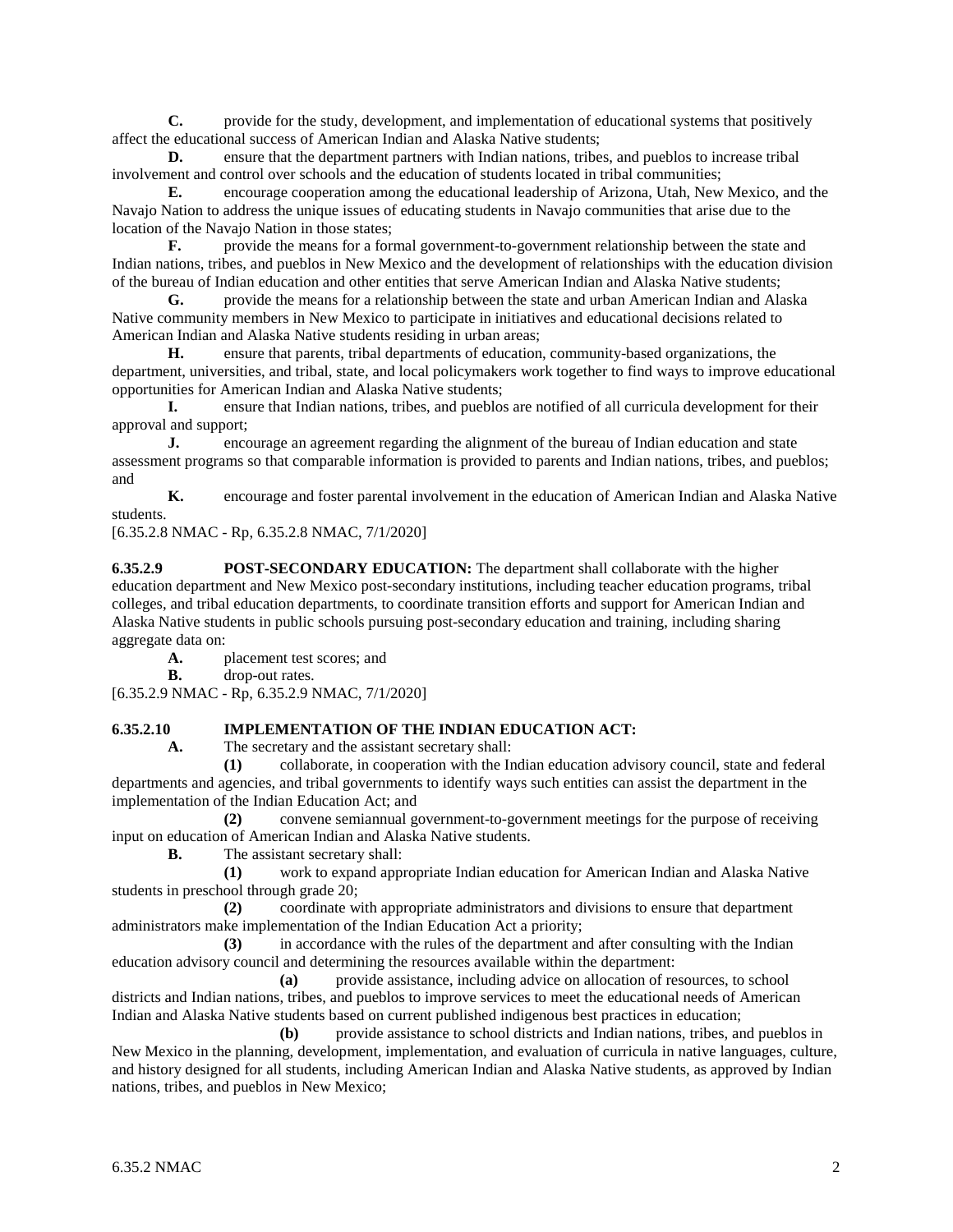**(c)** develop or select for implementation a challenging, sequential, culturally relevant curriculum to provide instruction to American Indian and Alaska Native students in pre-kindergarten through sixth grade to prepare them for pre-advanced placement and advanced placement coursework in grades seven through 12;

**(d)** provide assistance to school districts, post-secondary institutions, and Indian nations, tribes, and pueblos in New Mexico to develop curricula and instructional materials in native languages, culture, and history in conjunction and by contract with native language practitioners and tribal elders, unless the use of written language is expressly prohibited by the Indian nation, tribe, or pueblo;

**(e)** conduct indigenous research and evaluation for effective curricula for American Indian and Alaska Native students;

**(f)** collaborate with the department to provide distance learning for American Indian and Alaska Native students in public schools to the maximum limits of the department's abilities;

**(g)** establish, support, and maintain an Indian education advisory council;

**(h)** enter into agreements with each Indian nation, tribe, or pueblo in New Mexico or its authorized educational entity to share programmatic information and to coordinate technical assistance for public schools that serve American Indian and Alaska Native students;

**(i)** seek funds to establish and maintain an Indian education office in the northwest corner of the state, or other geographical location, to: implement agreements with each Indian nation, tribe, or pueblo in New Mexico or its authorized educational entity; monitor the progress of American Indian and Alaska Native students; and coordinate technical assistance at the public pre-kindergarten to post-secondary institutions that serve American Indian and Alaska Native students;

**(j)** seek funds to establish, develop, and implement culturally relevant support services for the purposes of increasing the number of American Indian and Alaska Native teachers, administrators, and principals and providing continued professional development, including training in cultural competency, for educational assistants, teachers, and principals serving American Indian and Alaska Native students; in conjunction with the Indian education advisory council, the assistant secretary shall:

administrators;

**(i)** support recruitment and retention of highly qualified teachers and

**(ii)** identify academic transition programs;

**(iii)** identify academic financial support;

**(iv)** support teacher preparation;

**(v)** support teacher induction; and

**(vi)** support professional development;

**(k)** develop curricula to provide instruction in tribal history and government and develop plans to implement these subjects into history and government courses in school districts throughout the state;

**(l)** ensure that native language bilingual programs are part of a school district's professional development plan, as provided in Section 22-10A-19.1 NMSA 1978;

**(m)** encourage participation in cultural competency training by educational assistants, teachers, and principals serving American Indian and Alaska Native students; and

**(n)** develop a plan to establish a post-secondary investment system for American Indian and Alaska Native students to which parents, Indian nations, tribes, pueblos, and the state may contribute.

**(4)** require school districts to obtain a signature of approval by the tribal governments in New Mexico or their government designees residing within school district boundaries, verifying that the Indian nations, tribes, or pueblos agree to Indian education policies and procedures pursuant to federal requirements.

**(a)** If the district is unable to obtain the required signatures, the district must submit a written, signed explanation of the reasons.

**(b)** Tribal governments declining to provide a signature of approval will be afforded the opportunity to submit a written, signed explanation of the reasons for the refusal.

**(c)** A tribal leader or authorized designee of an Indian nation, tribe, or pueblo that has students attending a school district's schools may file a written complaint with the United States department of education regarding any action of the school district pursuant to, or relevant to, the school district's Indian policies and procedures in accordance with Subpart G of 34 CFR Part 222.

[6.35.2.10 NMAC - Rp, 6.35.2.10 NMAC, 7/1/2020]

#### **6.35.2.11 AMERICAN INDIAN/ALASKA NATIVE STUDENT NEEDS ASSESSMENT:**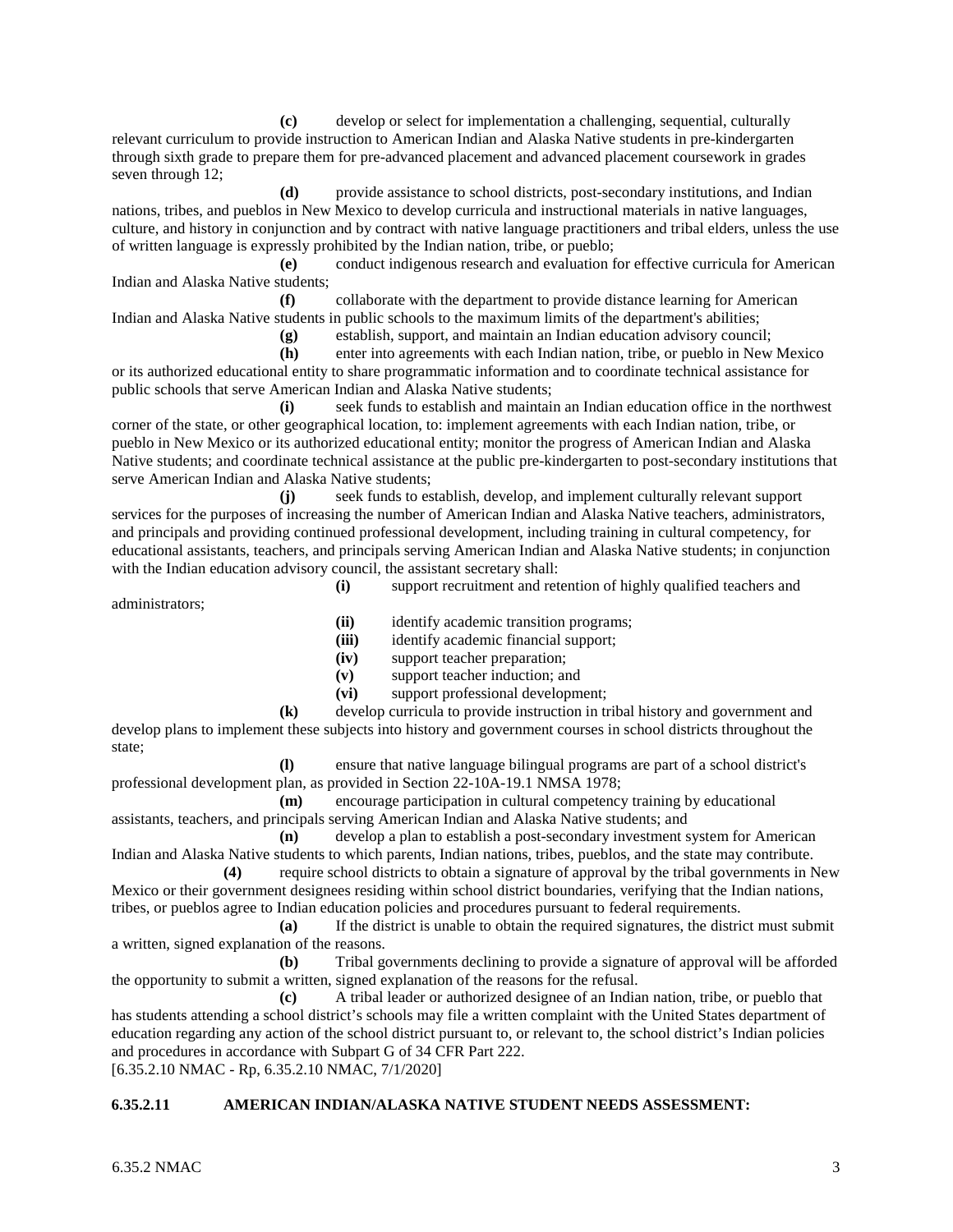shall:

**A.** Beginning in the 2020-2021 school year, a historically defined Indian impacted school district

**(1)** by October 15, and every three years thereafter, conduct an American Indian/Alaska Native student needs assessment to determine what supports are needed in school, at home, and in the community to help American Indian and Alaska Native students succeed in school, graduate with a diploma of excellence, and be prepared to enter post-secondary education or the workplace;

**(2)** seek best practices for conducting an American Indian/Alaska Native student needs assessment that is appropriate for localized needs, to include school, home, and the community;

**(3)** conduct a tribal consultation with local Indian nations, tribes, and pueblos to prioritize and address, the needs identified in the American Indian/Alaska Native student needs assessment;

**(4)** prioritize in its school district budget the needs of American Indian and Alaska Native students and closing the achievement gap between American Indian and Alaska Native students and all other student groups through the use of state and federal funding for American Indian and Alaska Native students, at-risk students, or economically disadvantaged students;

**(5)** apply for appropriate financial assistance, which may include state, federal, or private grants, to assist with meeting the requirements of 6.35.2.11 NMAC;

**(6)** develop an accountability tool, which shall be reevaluated annually, that measures the success or failure of a public school's efforts pursuant to the systemic framework provided for in 6.35.2.12 NMAC;

**(7)** hold a public meeting with members of the district's American Indian and Alaska Native students' tribal leadership, parents, and the Indian education division at least twice during each school year, once by November 30 and once by April 30, to report on the American Indian/Alaska Native student needs assessment and the historically defined Indian impacted school district's evaluation of progress; and

**(8)** conduct, submit to the department, and publish on its website an annual review on the evaluation of progress to determine if amendments are needed to the systemic framework or accountability tool.

**B.** A historically defined Indian impacted school district or an Indian nation, tribe, or pueblo may request amendments to the systemic framework or accountability tool as the result of the annual review on the evaluation of progress.

**C.** A historically defined Indian impacted school district shall reevaluate the American Indian/Alaska Native student needs assessment every three years, or more frequently if determined necessary because of a change in American Indian or Alaska Native student enrollment within the historically defined Indian impacted school district.

**D.** The American Indian/Alaska Native student needs assessment may be incorporated into a historically defined Indian impact school district's existing school improvement structure.

**E.** Annually, the department shall:

**(1)** when approving school district budgets, consider whether a historically defined Indian impacted school district's budget accomplishes the prioritized needs from the American Indian/Alaska Native student needs assessment; and

**(2)** require the historically defined Indian impacted school district to submit a written statement to the department, which will be published on the department's website, detailing the ways in which the historically defined Indian impacted school district's budget successfully met or failed to meet the prioritized needs from the most recent American Indian/Alaska Native student needs assessment. The historically defined Indian impacted school district shall also submit the written statement to any Indian nation, tribe, or pueblo located within the exterior boundaries of the historically defined Indian impacted school district. Prior to April 15 of each year, the historically defined Indian impacted school district shall submit to the department the written statement, along with its operating budget, for the ensuing fiscal year. The date for the submission of the written statement for each historically defined Indian impacted school district as required by this paragraph may be extended to a later date by the secretary.

[6.35.2.11 NMAC - N, 7/1/2020]

# **6.35.2.12 SYSTEMIC FRAMEWORK FOR IMPROVING EDUCATIONAL OUTCOMES FOR AMERICAN INDIAN AND ALASKA NATIVE STUDENTS:**

**A.** Beginning in the 2020-2021 school year, a historically defined Indian impacted school district shall:

**(1)** develop and publish on its website by January 15, a systemic framework for improving educational outcomes for American Indian and Alaska Native students, in collaboration with:

**(a)** school employees;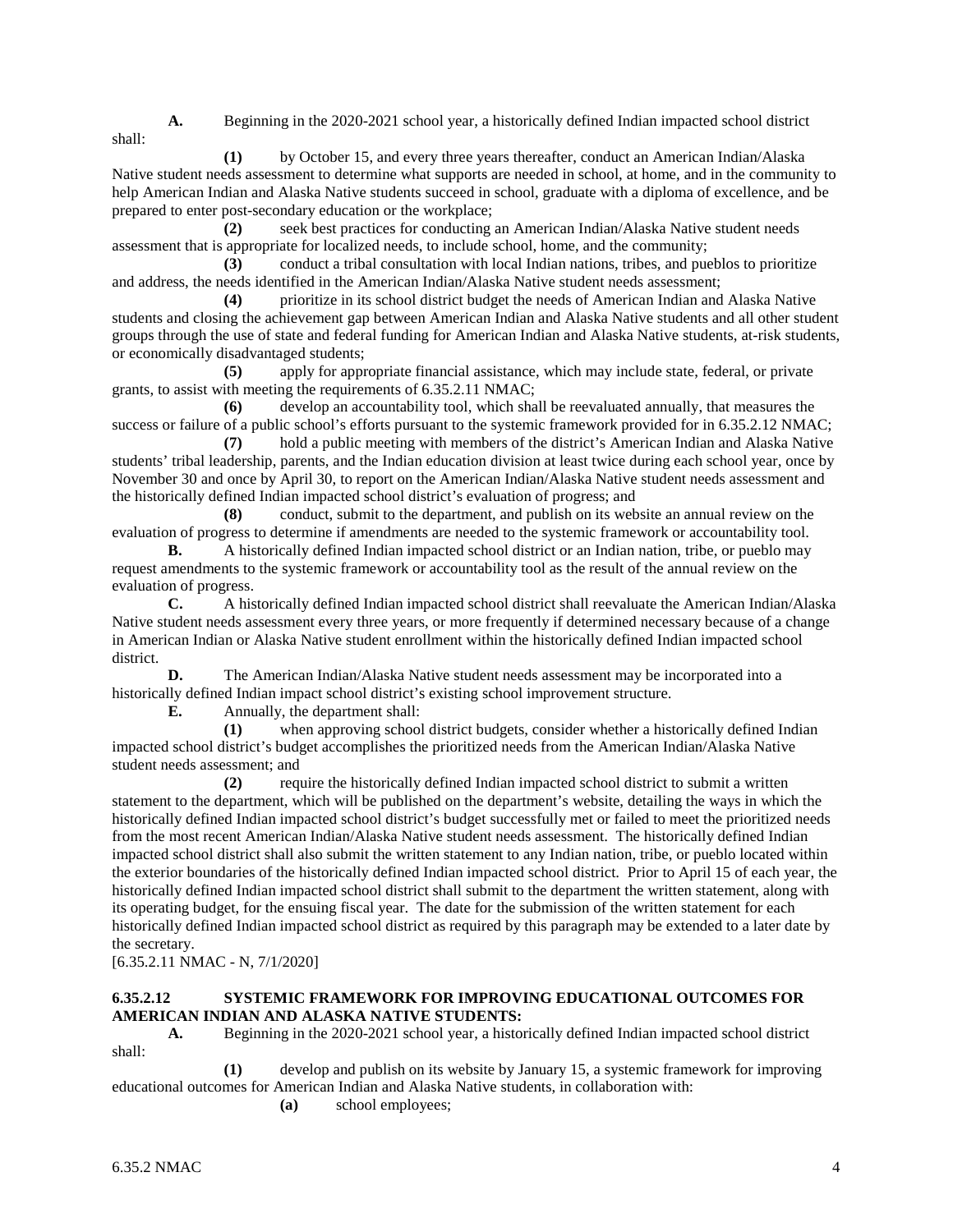- **(b)** American Indian and Alaska Native students and families;
- **(c)** social service providers;
- **(d)** community and civic organizations;
- **(e)** the school district's or charter school's equity council; and

**(f)** any other entities, including a consultant, identified by the historically defined Indian impacted school district; and

**(2)** conduct a tribal consultation with local Indian nations, tribes, and pueblos on the development and implementation of the systemic framework for improving educational outcomes for American Indian and Alaska Native students.

**B.** A historically defined Indian impacted school district may request assistance from schools of education at post-secondary institutions in New Mexico to identify best practices in collecting and using studentcentered data to inform teaching strategies and school-wide efforts to close the achievement gap between American Indian and Alaska Native students and all other student demographic groups.

**C.** The Indian education division shall assist a historically defined Indian impacted school district as required during the development and implementation of the systemic framework.

**D.** The systemic framework for improving educational outcomes for American Indian and Alaska Native students shall include programs, services, culturally relevant activities, and professional development required to improve Indian education in the state.

**E.** Based on the priorities developed through the American Indian/Alaska Native student needs assessment and the priorities established in the historically defined Indian impacted school district's budget for the school year, the systemic framework may include any of the following elements:

**(1)** academic and other programs within the context of the Indian education division's development or selection of culturally relevant curricula and instructional materials as provided in Subsection E of Section 22-23A-5 NMSA 1978:

**(a)** innovative programs designed to meet the educational needs of disadvantaged American Indian and Alaska Native students;

**(b)** high-quality, culturally relevant professional development for teaching professionals and paraprofessionals;

**(c)** the identification of early childhood, pre-kindergarten, and family programs in the school district that emphasize school readiness and that are effective in preparing young children to make sufficient academic growth by the end of grade three, including family-based early childhood programs that provide culturally relevant screening and referral and provide services to American Indian and Alaska Native children with developmental delays or disabilities;

**(d)** educational programs that are not usually available in sufficient quantity or quality, including remedial instruction, to close the achievement gap of American Indian and Alaska Native students in one or more of the subjects of English, mathematics, science, American Indian/Alaska Native tribal languages, foreign language, art, history, and geography;

**(e)** bilingual and bicultural programs and projects, including appropriate educational support for American Indian/Alaska Native English learner students;

**(f)** enrichment programs that focus on problem solving and cognitive skills development and directly support the attainment of challenging state academic standards;

**(g)** programs designed to encourage and assist American Indian and Alaska Native students to work toward, and gain entrance into, post-secondary institutions;

**(h)** special compensatory and other programs and projects that are designed to assist and encourage American Indian and Alaska Native students to enter, remain in, or reenter school, and to increase the rate of high school graduation for American Indian and Alaska Native students;

**(i)** career preparation activities that enable, encourage, and support American Indian and Alaska Native students to participate in programs supported by the federal Carl D. Perkins Career and Technical Education Act of 2006, including programs for technology preparatory education, mentoring, and apprenticeship;

**(j)** partnership projects between public schools and local businesses for career preparation programs designed to provide American Indian and Alaska Native students with the knowledge and skills needed to make an effective transition from school to a high-skill career;

**(k)** rigorous and meaningful curricula and educational opportunities that will lead to lifelong success for all students; and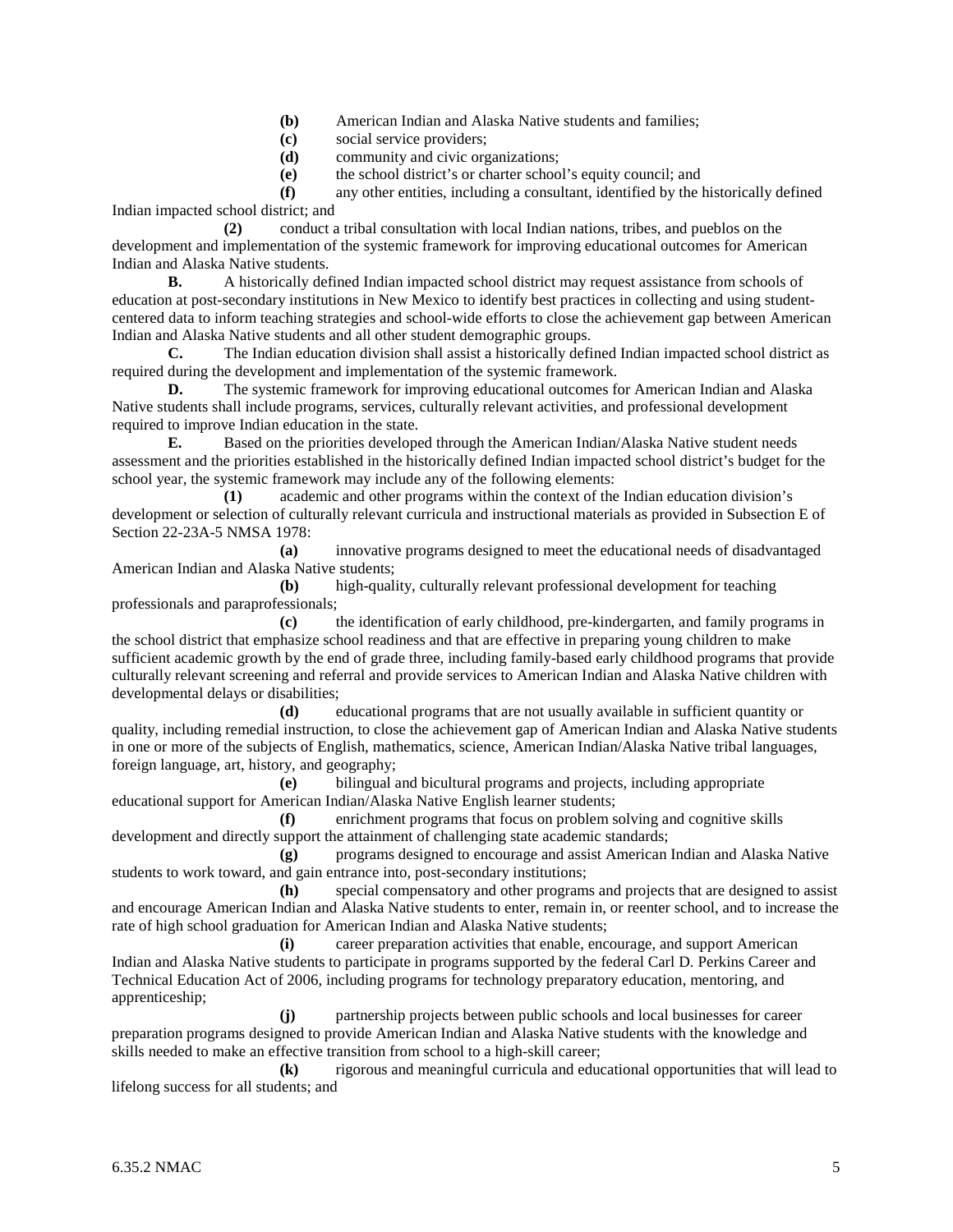**(l)** any other academic programs identified by the historically defined Indian impacted school district or local Indian nations, tribes, and pueblos;

**(2)** culturally related activities that:

**(a)** support the academic program of the public school;

**(b)** support American Indian language programs and American Indian language restoration programs that may be taught by traditional leaders and that qualify for the state seal of bilingualismbiliteracy on a student's diploma of excellence as provided in Section 22-1-9.1 NMSA 1978;

**(c)** promote the incorporation of culturally responsive teaching and learning strategies into the public school's educational program;

- **(d)** educate about the prevention of violence, suicide, and substance abuse;
- **(e)** promote the incorporation of land-based learning, student identity development,

and holistic wellness; and

**(f)** any other culturally related activities identified by the historically defined Indian impacted school district or local Indian nations, tribes, and pueblos; and

**(3)** additional educational services focused on the holistic well-being of the whole child, including:

- **(a)** early interventions to help struggling students, such as:
	- **(i)** after-school programs;
	- **(ii)** tutoring and mentoring; and<br>**(iii)** school and community interv school and community interventions to prevent truancy and reduce

dropout rates;

**(b)** comprehensive guidance and counseling services;

**(c)** integrated educational services in combination with other programs that meet the

- needs of American Indian and Alaska Native students and their families, including programs:
	- **(i)** that promote parental involvement in school activities; and
	- **(ii)** increase student achievement;

**(d)** special health- and nutrition-related services and other related activities that address the special health, social, and psychological concerns of American Indian and Alaska Native students and their families; and

- **(e)** family literacy services, including:
	- **(i)** New Mexico even start; and
	- **(ii)** adult basic education programs; and

**(f)** any other educational services identified by the historically defined Indian impacted school district or local Indian nations, tribes, and pueblos.

[6.35.2.12 NMAC - N, 7/1/2020]

# **6.35.2.13 TRIBAL EDUCATION STATUS REPORT (TESR):**

**A.** Beginning in school year 2020-2021, by September 30, each school district with tribal lands located within its boundaries shall provide an annual districtwide tribal education status report to all Indian nations, tribes, and pueblos located within the school district boundaries and to the assistant secretary.

**B.** Beginning in school year 2020-2021, by September 30, each school district adjacent to tribal lands may provide an annual districtwide tribal education status report to all Indian nations, tribes and pueblos with tribal lands adjacent to the school district's boundaries and to the assistant secretary.

**C.** A report provided in accordance with Subsections A or B of this section shall include the following information based upon data from the immediately preceding school year:

**(1)** student achievement as measured by a statewide test approved by the department, with results disaggregated by ethnicity; any cell with an n-size of 9 or fewer shall be masked;

- **(2)** school safety;
- **(3)** the graduation rate;
- **(4)** attendance;
- **(5)** parent and community involvement;
- **(6)** educational programs targeting American Indian or Alaska Native students;
- **(7)** financial reports;
- **(8)** current status of federal Indian education policies and procedures;
- **(9)** school district initiatives to decrease the number of student dropouts and increase

attendance;